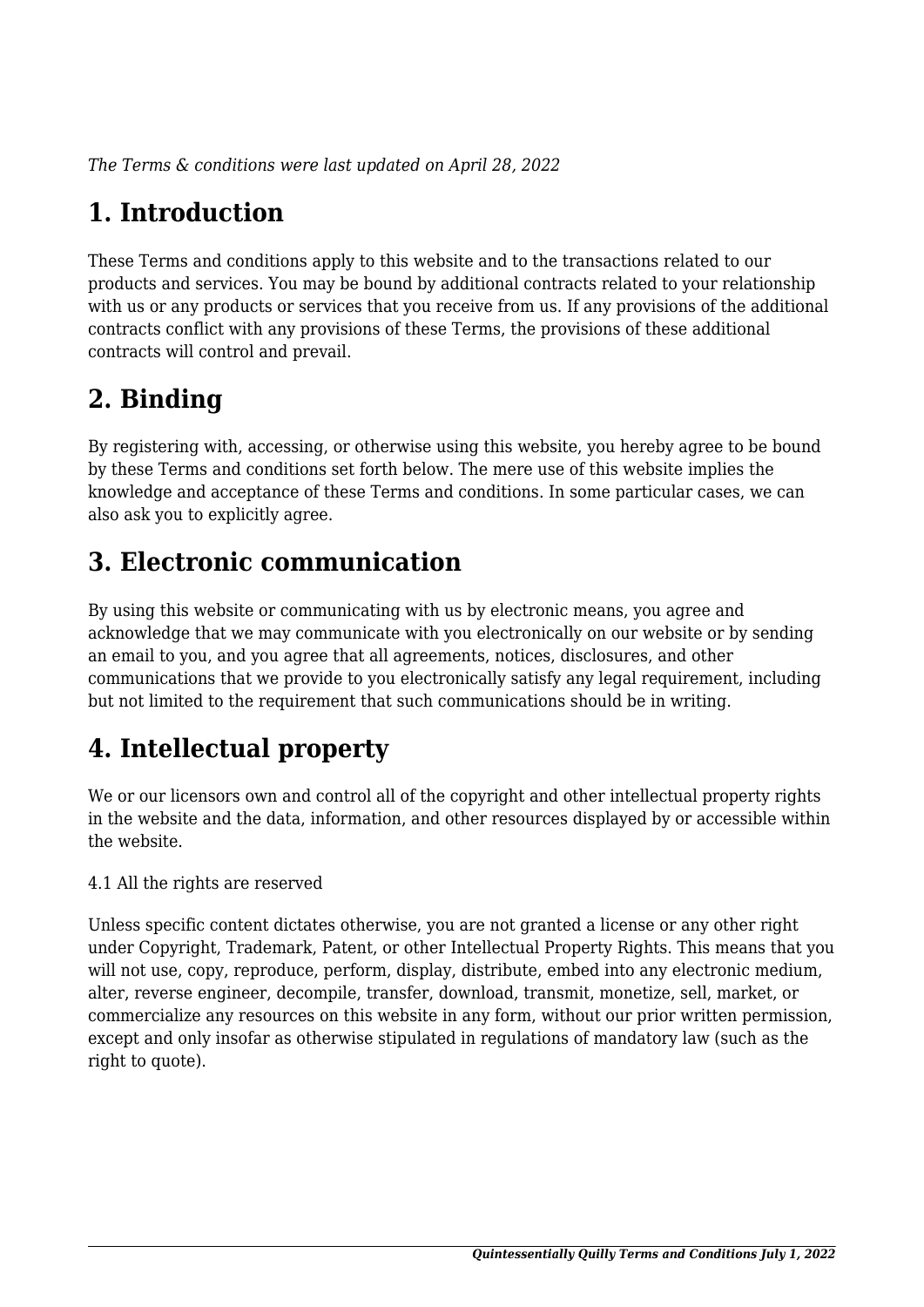# **5. Third-party property**

Our website may include hyperlinks or other references to other party's websites. We do not monitor or review the content of other party's websites which are linked to from this website. Products or services offered by other websites shall be subject to the applicable Terms and Conditions of those third parties. Opinions expressed or material appearing on those websites are not necessarily shared or endorsed by us.

We will not be responsible for any privacy practices or content of these sites. You bear all risks associated with the use of these websites and any related third-party services. We will not accept any responsibility for any loss or damage in whatever manner, however caused, resulting from your disclosure to third parties of personal information.

#### **6. Responsible use**

By visiting our website, you agree to use it only for the purposes intended and as permitted by these Terms, any additional contracts with us, and applicable laws, regulations, and generally accepted online practices and industry guidelines. You must not use our website or services to use, publish or distribute any material which consists of (or is linked to) malicious computer software; use data collected from our website for any direct marketing activity, or conduct any systematic or automated data collection activities on or in relation to our website.

Engaging in any activity that causes, or may cause, damage to the website or that interferes with the performance, availability, or accessibility of the website is strictly prohibited.

## **7. Refund and Return policy**

#### 7.1 Right of withdrawal

You have the right to withdraw from this contract within 14 days without giving any reason.

The withdrawal period will expire after 14 days from the day of the conclusion of the contract.

To exercise the right of withdrawal, you must inform us of your decision to withdraw from this contract by an unequivocal statement (for example a letter sent by post, fax, or email). Our contact details can be found below. You may use the attached model [withdrawal form](https://www.quilldancer.com/wp-content/uploads/complianz/withdrawal-forms/withdrawal-form-en.pdf), but it is not obligatory.

If you use this option, we will communicate to you an acknowledgement of receipt of such a withdrawal on a durable medium (for example by email) without delay.

To meet the withdrawal deadline, it is sufficient for you to send your communication concerning your exercise of the right of withdrawal before the withdrawal period has expired.

7.2 Effects of withdrawal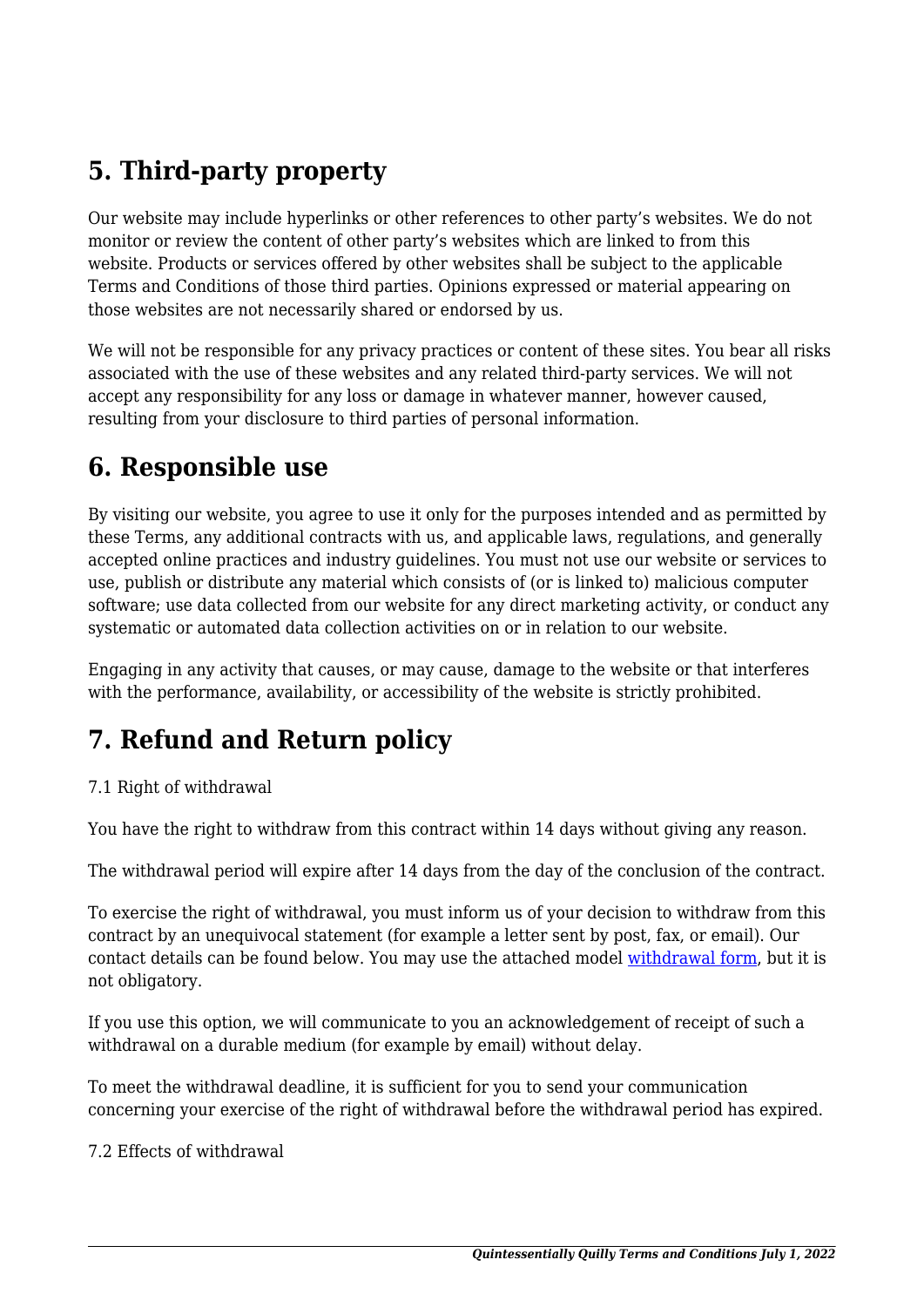If you withdraw from this contract, we shall reimburse you all payments received from you, including the costs of delivery (with the exception of the supplementary costs resulting from your choice of a type of delivery other than the least expensive type of standard delivery offered by us), without undue delay and in any event not later than 14 days from the day on which we are informed about your decision to withdraw from this contract. We will carry out such reimbursement using the same means of payment as you used for the initial transaction unless you have expressly agreed otherwise; in any event, you will not incur any fees as a result of such reimbursement.

If you requested to begin the performance of services during the withdrawal period, you shall pay us an amount which is in proportion to what has been provided until you have communicated to us your withdrawal from this contract, in comparison with the full coverage of the contract.

Please note that there are some legal exceptions to the right to withdraw, and some items can therefore not be returned or exchanged. We will let you know if this applies in your particular case.

## **8. Idea submission**

Do not submit any ideas, inventions, works of authorship, or other information that can be considered your own intellectual property that you would like to present to us unless we have first signed an agreement regarding the intellectual property or a non-disclosure agreement. If you disclose it to us absent such written agreement, you grant to us a worldwide, irrevocable, non-exclusive, royalty-free license to use, reproduce, store, adapt, publish, translate and distribute your content in any existing or future media.

## **9. Termination of use**

We may, in our sole discretion, at any time modify or discontinue access to, temporarily or permanently, the website or any Service thereon. You agree that we will not be liable to you or any third party for any such modification, suspension or discontinuance of your access to, or use of, the website or any content that you may have shared on the website. You will not be entitled to any compensation or other payment, even if certain features, settings, and/or any Content you have contributed or have come to rely on, are permanently lost. You must not circumvent or bypass, or attempt to circumvent or bypass, any access restriction measures on our website.

# **10. Warranties and liability**

Nothing in this section will limit or exclude any warranty implied by law that it would be unlawful to limit or to exclude. This website and all content on the website are provided on an "as is" and "as available" basis and may include inaccuracies or typographical errors. We expressly disclaim all warranties of any kind, whether express or implied, as to the availability,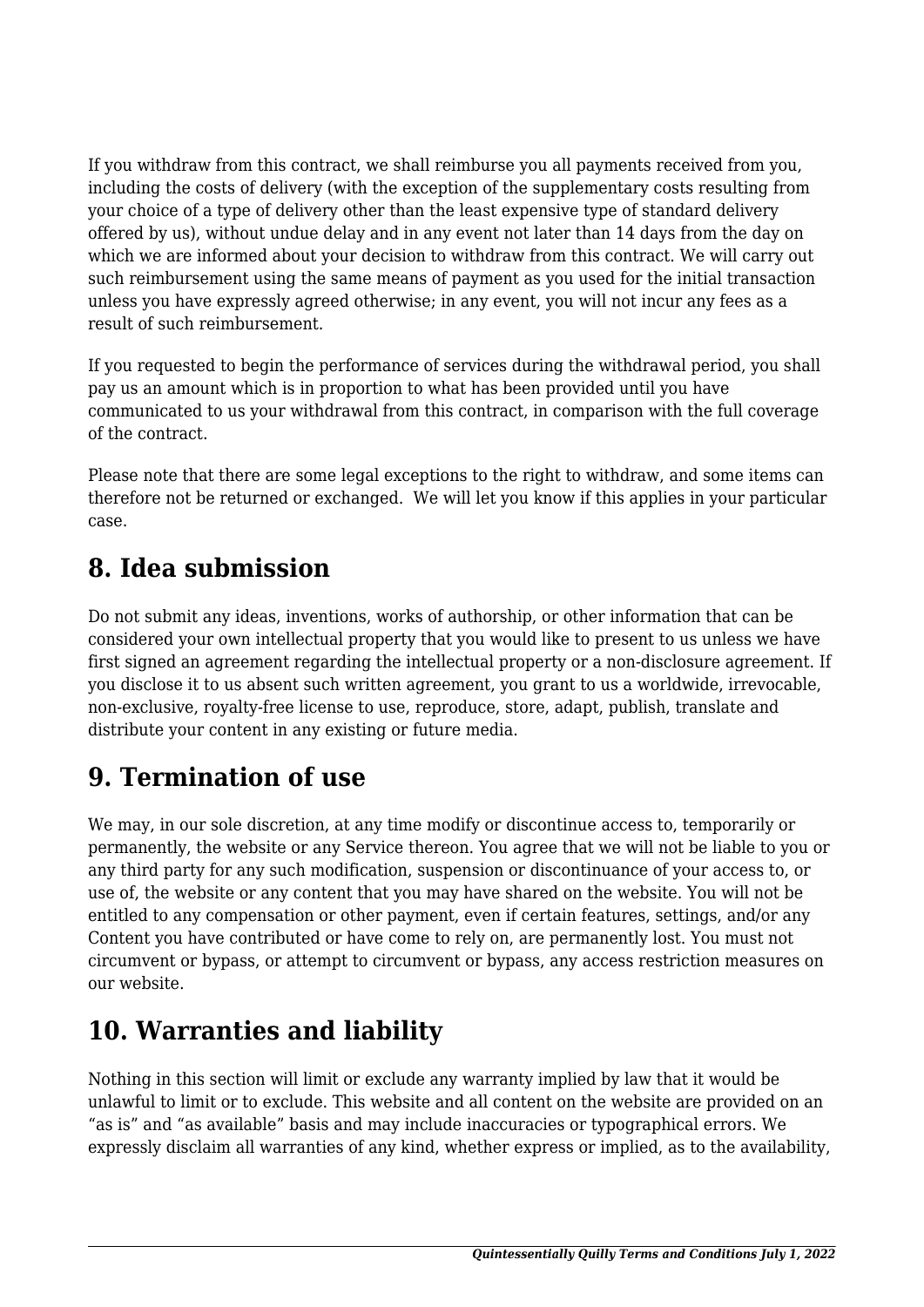accuracy, or completeness of the Content. We make no warranty that:

- this website or our content will meet your requirements:
- this website will be available on an uninterrupted, timely, secure, or error-free basis.

Nothing on this website constitutes or is meant to constitute, legal, financial or medical advice of any kind. If you require advice you should consult an appropriate professional.

The following provisions of this section will apply to the maximum extent permitted by applicable law and will not limit or exclude our liability in respect of any matter which it would be unlawful or illegal for us to limit or to exclude our liability. In no event will we be liable for any direct or indirect damages (including any damages for loss of profits or revenue, loss or corruption of data, software or database, or loss of or harm to property or data) incurred by you or any third party, arising from your access to, or use of, our website.

Except to the extent any additional contract expressly states otherwise, our maximum liability to you for all damages arising out of or related to the website or any products and services marketed or sold through the website, regardless of the form of legal action that imposes liability (whether in contract, equity, negligence, intended conduct, tort or otherwise) will be limited to the total price that you paid to us to purchase such products or services or use the website. Such limit will apply in the aggregate to all of your claims, actions and causes of action of every kind and nature.

## **11. Privacy**

To access our website and/or services, you may be required to provide certain information about yourself as part of the registration process. You agree that any information you provide will always be accurate, correct, and up to date.

We have developed a policy to address any privacy concerns you may have. For more information, please see our [Privacy Statement](https://www.quilldancer.com/privacy-statement) and our [Cookie Policy](https://www.quilldancer.com/cookie-policy-us/).

## **12. Export restrictions / Legal compliance**

Access to the website from territories or countries where the Content or purchase of the products or Services sold on the website is illegal is prohibited. You may not use this website in violation of export laws and regulations of United States.

## **13. Assignment**

You may not assign, transfer or sub-contract any of your rights and/or obligations under these Terms and conditions, in whole or in part, to any third party without our prior written consent. Any purported assignment in violation of this Section will be null and void.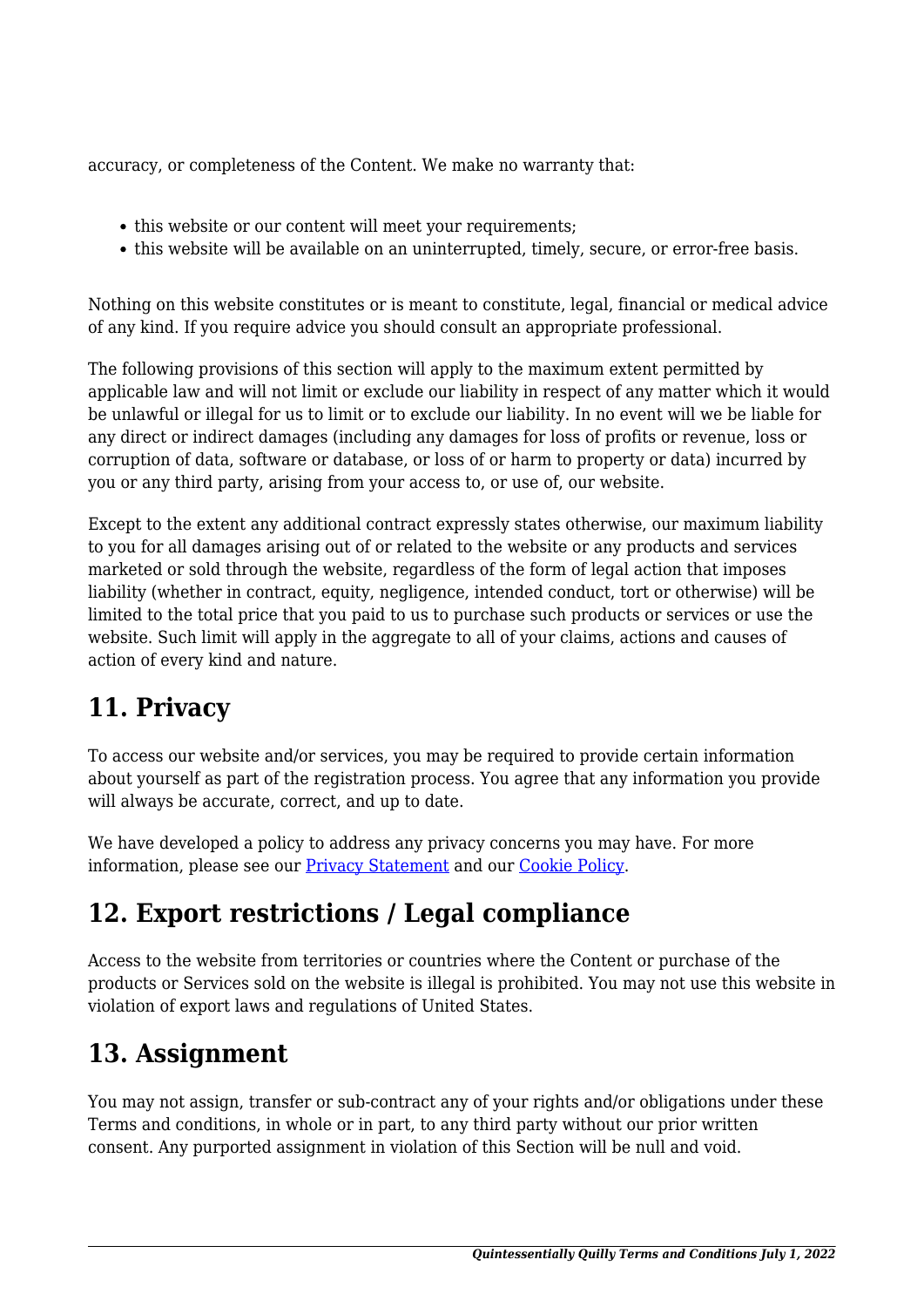## **14. Breaches of these Terms and conditions**

Without prejudice to our other rights under these Terms and Conditions, if you breach these Terms and Conditions in any way, we may take such action as we deem appropriate to deal with the breach, including temporarily or permanently suspending your access to the website, contacting your internet service provider to request that they block your access to the website, and/or commence legal action against you.

#### **15. Force majeure**

Except for obligations to pay money hereunder, no delay, failure or omission by either party to carry out or observe any of its obligations hereunder will be deemed to be a breach of these Terms and conditions if and for as long as such delay, failure or omission arises from any cause beyond the reasonable control of that party.

#### **16. Indemnification**

You agree to indemnify, defend and hold us harmless, from and against any and all claims, liabilities, damages, losses and expenses, relating to your violation of these Terms and conditions, and applicable laws, including intellectual property rights and privacy rights. You will promptly reimburse us for our damages, losses, costs and expenses relating to or arising out of such claims.

#### **17. Waiver**

Failure to enforce any of the provisions set out in these Terms and Conditions and any Agreement, or failure to exercise any option to terminate, shall not be construed as waiver of such provisions and shall not affect the validity of these Terms and Conditions or of any Agreement or any part thereof, or the right thereafter to enforce each and every provision.

## **18. Language**

These Terms and Conditions will be interpreted and construed exclusively in English. All notices and correspondence will be written exclusively in that language.

#### **19. Entire agreement**

These Terms and Conditions, together with our [privacy statement](https://www.quilldancer.com/privacy-statement) and [cookie policy,](https://www.quilldancer.com/cookie-policy-us/) constitute the entire agreement between you and Charlene-Amsden.com in relation to your use of this website.